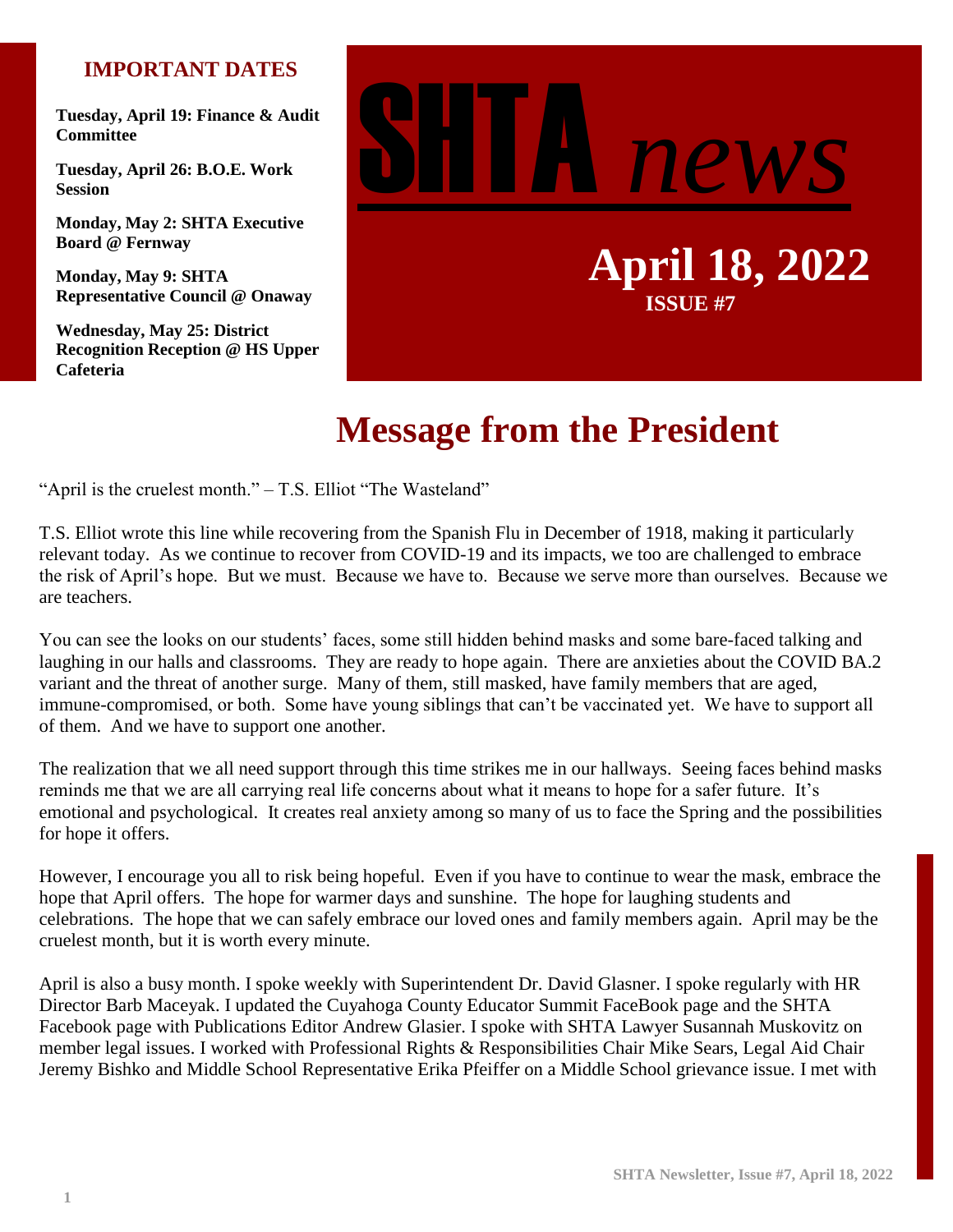Middle School Grievants. I worked with SHTA Vice President Darlene Garrison and Woodbury Head Representative Stacey DeYoung on a Woodbury grievance issue.

I communicated with Special Education Chair Tito Vazquez on member concerns. I consulted with Past President Rebecca Thomas about a retiree question. I helped a member with a salary scale question with Treasurer Bryan Christman. I helped a member with an FMLA concern. I communicated with Vice President Darlene Garrison and Elections Chair Chante Thomas on an Association issue. I worked on funding issues with SHTA Treasurer Bill Scanlon

It continues to be a privilege to stay hopeful with you all. You consistently inspire me to keep the faith in our profession. If I can help with any concerns, please feel free to contact me at x6030 or [morris\\_j@shaker.org.](mailto:morris_j@shaker.org)

*Respectfully submitted, John Morris*



**SHTA President Dr. John Morris at the SHTA Representative Meeting at Lomond** 

**School.**



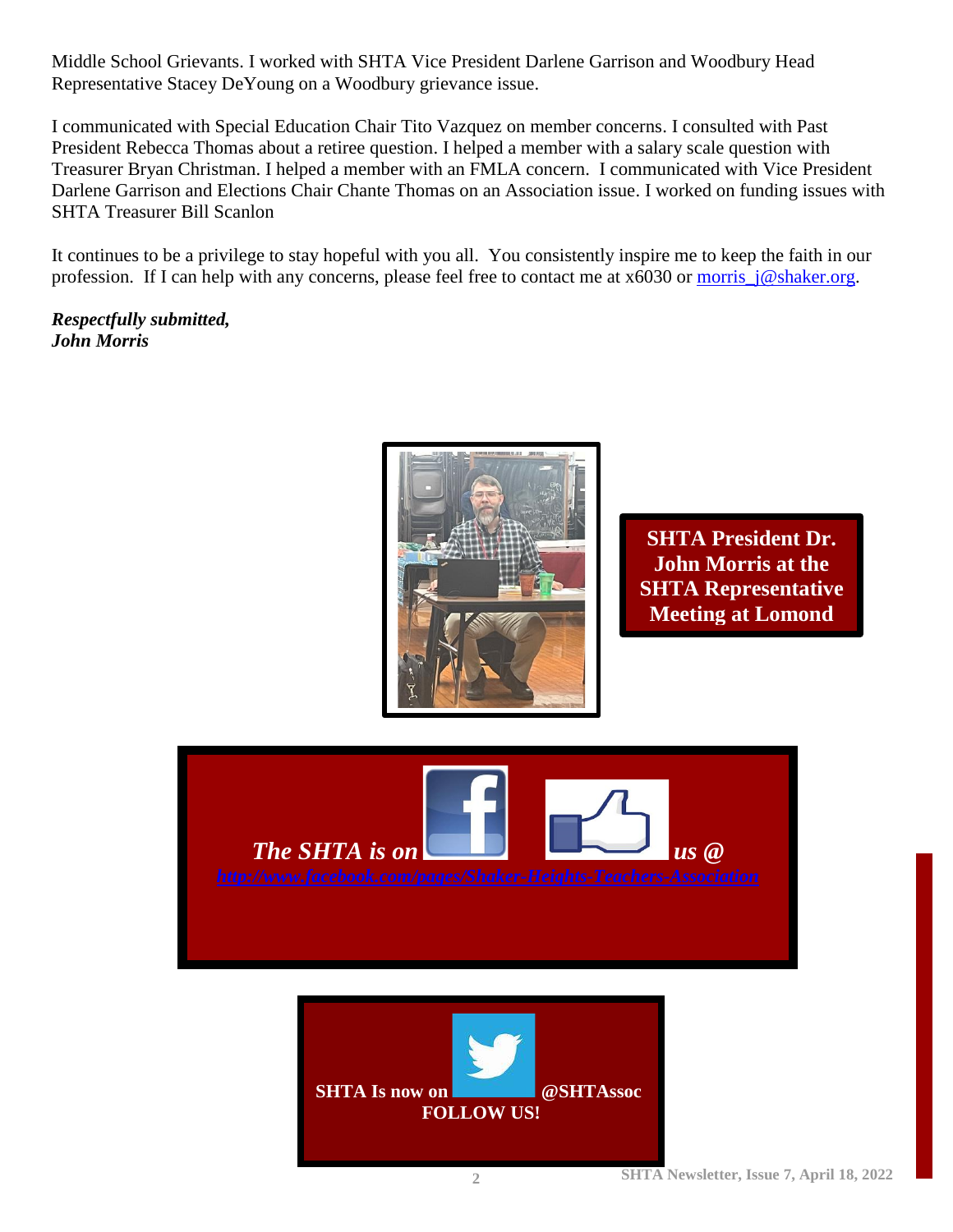## **VICE PRESIDENT'S REPORT**

I hope that everyone had a wonderful, relaxing and restful spring recess. We are now well into our final quarter of the school year and it's so hard to believe that we have less than 40 days remaining in the school year! Although this has been a year of many ups and downs, we must take the time to reflect and celebrate all of the positive experiences that we share with our students. Experiences that they will remember for a lifetime.

During the months of March and April, I have participated in three meetings with Woodbury teachers involving the creation of a grievance that was definitely needed. I assisted members with the writing and wording of the original grievance. I communicated with Dr. John Morris concerning an issue with a member. I received a Thank You letter from the Shaker Schools Foundation for the generous donation to the Silent Auction for *A Night for the Red & White*. I communicated with Woodbury's administration to clarify a teacher's concern.

For members who were awarded the SHTA Fellowship Grant, please be sure to submit receipts for reimbursement prior to the end of the school year. There will be no reimbursements made over summer recess. Keep in mind that the deadline to submit receipts will be the end of September, 2022.

If you have any questions, comments or concerns, please don't hesitate to contact me at ext. #4997.

#### *Respectfully submitted, Darlene Garrison*

## **TREASURER'S REPORT**

Happy 4th Quarter everyone (yes, the end is in sight). This has not been an easy year but I know we will keep lifting our students' spirits and minds all the way to the finish. I want to use this space in our Newsletter to highlight a colleague of ours. Carole Kovach is a hero in my eyes. She has been consistent all year, working hard to lift the spirit of the entire High School building. Carole is the head of the Shaker Heights High School's Morale Committee and no matter what obstacles get thrown in her path, she puts forth an excited, pleasant, elevating aura. Her enthusiasm has helped me stay upbeat when there doesn't seem to be a lot of reasons to. Thanks Carole, for doing what you can to support your colleagues.

The Investments Committee (Darlene Garrison, Todd Keitlen, Chante Thomas, and myself) is meeting with our Edward Jones advisor this month to look over the SHTA investments.

Next month's Representative Council meeting (May 9th) is when the Representatives will be discussing next year's (2022-23) SHTA budget and sending it to the membership for approval. A preliminary budget was distributed at April's meeting for the purpose of sharing with members in each individual building. If you have any concerns or thoughts on the preliminary budget, please let your head building Representative know, so it can be communicated at May's Representative Council Meeting. Or you are welcome to email/call me directly (scanlon\_w@shaker.org, 216-333-2627).

*Respectfully submitted, Bill Scanlon*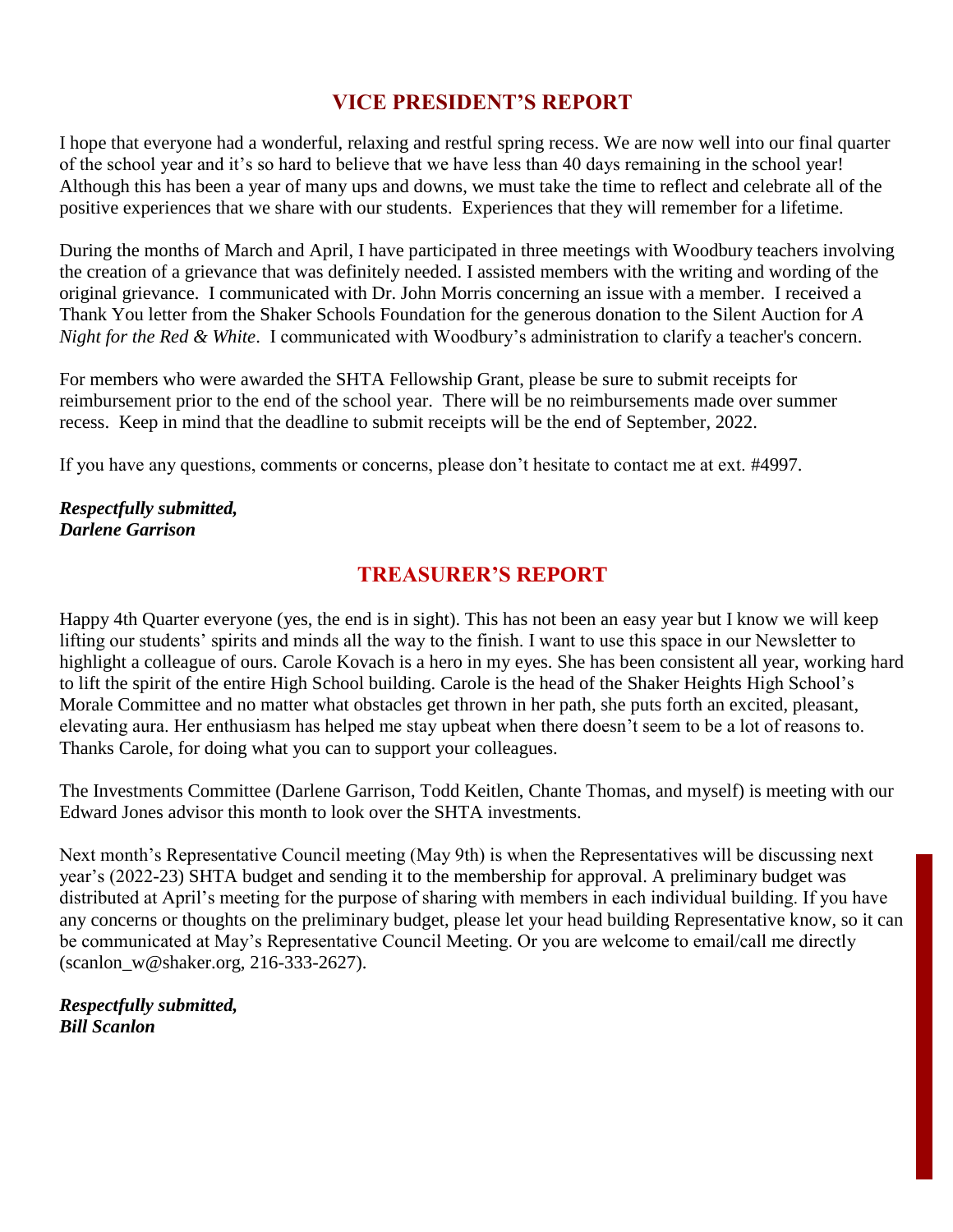## *EXECUTIVE BOARD REPORTS*

## **PROFESSIONAL RIGHTS AND RESPONSIBILITIES REPORT**

During the past month, I have

- Answered questions about maternity leave.
- Assisted members with supplemental contract concerns.
- Prepared for a Supplemental Committee meeting on April 13.
- Spoke to SHTA President Dr. John Morris about proposed changes from the Supplemental Committee.
- Worked with Jeremy Bishko, John Morris, and Erika Pfieffer on a Middle School grievance. Grievance hearing was March 23. Moved to a step II grievance on April 7.
- Worked on scheduling a step II hearing with Director of Human Resources Barb Maceyak.
- Spoke to Lisa Hardiman about helping a teacher at a K-4 building with a student discipline matter.
- Attended an Executive Board meeting.
- Attended a step II grievance hearing on April 13.

#### *Respectfully submitted, Mike Sears, chairperson*

## **EVALUATION COMMITTEE**

Hello Everyone! I continue to work with Human Resources Director Barb Maceyak to co-facilitate the Evaluation Committee and support members with evaluation concerns. The transition to the Ohio Teacher Evaluation System 2.0 (OTES 2.0) and use of the Ohio Evaluation System (OES) will continue through this year and next as we improve our use of the OES platform and increase our focus on assessment and High Quality Student Data (HQSD) as part of the evaluation process. The Evaluation Committee worked with Mindy Geschke of the Educational Service Center of Northeast Ohio on March 15 to learn about HQSD requirements and implementation. The committee is creating a menu of choices for selecting the HQSD instruments you will use for your evaluation next year. This menu is based on data collected from a prepandemic survey, as well as assessments that are currently used across the district that meet the criteria for HQSD. Be sure to reach out to any member of the Evaluation Committee, or your building SHTA Representative, if you have specific questions, concerns, or suggestions for HQSD selection and implementation. The committee will be meeting again on April 19 to continue the planning process. Stay tuned for developments through this spring!

Everyone received an email from Human Resources with the criteria for participation in the Peer Evaluation Program and the Peer Evaluation Intent Form. All program participants must apply to participate by completing this [Google Form.](https://docs.google.com/forms/d/e/1FAIpQLScHlhpQHwXELtjJR1mO6q_VROoSDxfg7GiQW0_RwcNLYR35cQ/viewform?usp=sf_link) You must complete this form by Wednesday, April 20, 2022. Your building principal will review your application and inform you of your approval or denial by April 27, 2022. It is strongly suggested that you have a partner who is either already a peer evaluator or who is also interested in joining the program *prior to application*. We cannot guarantee that we will be able to find a partner for you. *Please remember, you need to complete the form every year you would like to participate!*

I encourage you to access the highlighted link for evaluators and teachers on navigating the OES. Peer Evaluators should view the Principal Role video, in addition to the Teacher Role video. The videos are easy to scroll through for access to specific information, and they are fairly concise. If you still have questions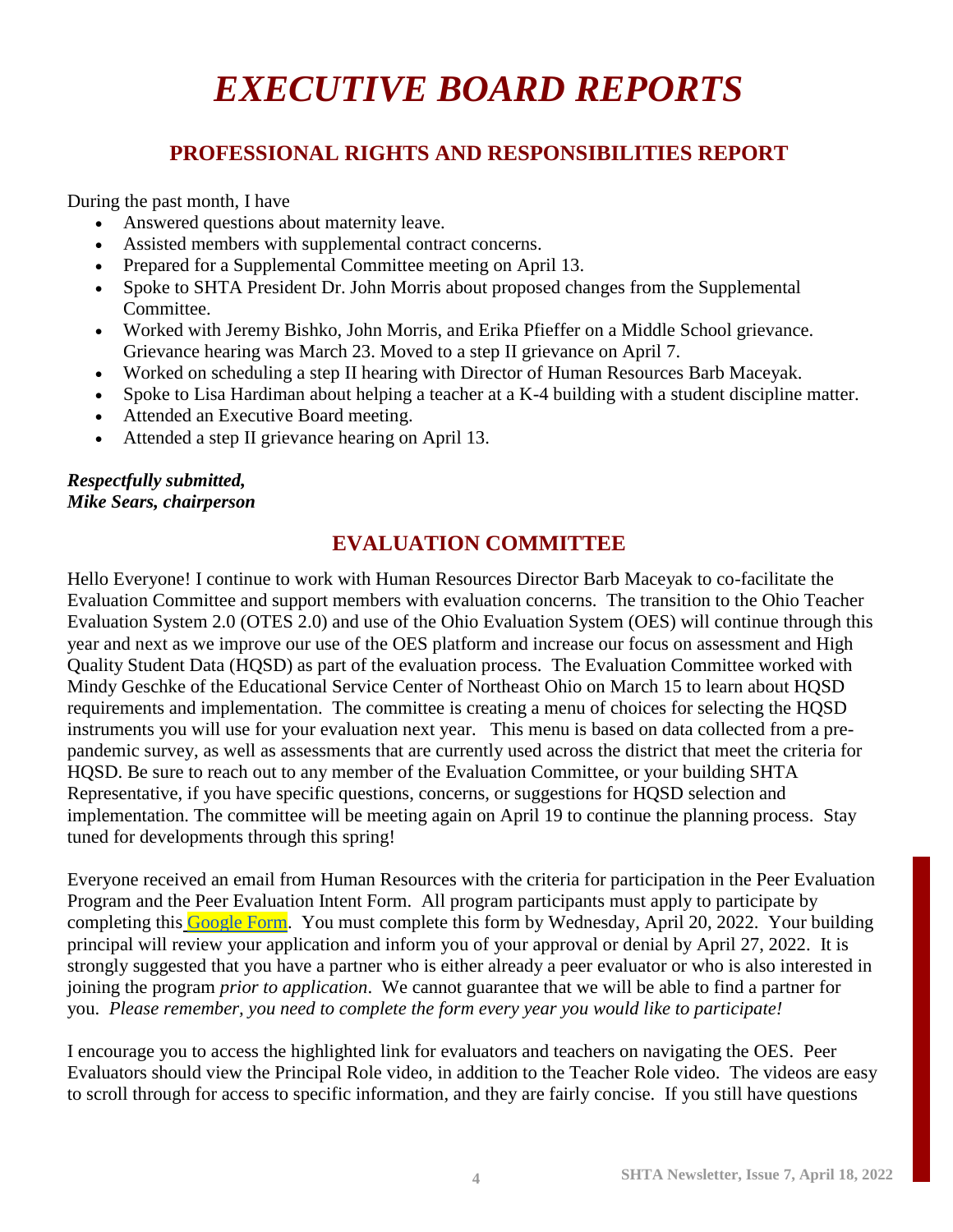about navigating OES after viewing the videos, please do not hesitate to reach out to any member of the Evaluation Committee for assistance. **[OTES 2.0 Resources](https://docs.google.com/presentation/d/1ImaSSHvfdLwOFLSazlR9qKckTUw2CvPT2Udyc1W_rrQ/edit?usp=sharing)**

As a reminder, evaluations need to be completed and pinned by May 10. The following slide deck also provides a reminder of details of OTES 2.0. **[EVALUATION POWERPOINT](https://docs.google.com/presentation/u/0/d/1wPm_xsDTMM6KvPoBJNRmiu57GkP1AyTQl51-iMB971Q/edit)**

#### *Respectful Submitted, Lena Paskewitz, Evaluation Chair*

## **SPECIAL EDUCATION COMMITTEE**

This past month, I attended and participated in the SHTA Executive Board meeting and general body meeting. I participated in The Black Teachers Taskforce General Body meeting lead by Director of Diversity, Equity, and Inclusion Dr. Nicole Patterson. I discussed various concerns with the Director of Exceptional Children Elizabeth Kimmel in the 7th of our monthly meetings. I worked with SHTA President Dr. John Morris. over Exceptional Children concerns. I provided support to various SHTA members concerning issues including but not limited to job placement, personnel issues and work options. I participated in discussions with Shaker Heights Assistant Principal Rebekah Sharpe concerning problem solving a situation. I have spoken with Shaker Heights School Psychologist over workload concerns. I have communicated with Shaker Heights Exceptional Children Department Chairs over a variety of concerns in the district. I continue to work collaboratively with Shaker Heights administrators, principals, assistant principals and Exceptional Children Supervisor(s) K - 6 Erin Dzolic and 7 - 12 Supervisor Jennifer Currie on various issues to improve the functionality and support to the student and educators in Exceptional Children Department in our district.

#### *Respectfully submitted, Anastacio Tito Vazquez, Jr. M.Ed. Chairperson*

### **PAST PRESIDENT'S REPORT**

This month I attended the SHTA Executive Board and Representative Council meetings, the April Shaker Heights Board of Education meeting, and I will attend the Finance and Audit Committee meeting next week. It was great to see everyone in person at the two SHTA meetings.

*Respectfully submitted, Becky Thomas, chairperson*

## **POLICY COMMITTEE**

As a result of our Association's most recent contract negotiations, the SHTA ST (Support Teachers) have been fully incorporated into the SHTA. Consequently, all the language in the SHTA constitution referring to SHTA ST needs to be redacted. Therefore, as part of our annual May election, our membership is being asked to vote to amend our constitution and its by-laws in order to remove all of the outdated references to the SHTA ST. The following excerpts of our constitution are the portions in need of revision or removal:

Items highlighted in red shall be removed with the assent of membership.

#### ARTICLE I NAME

The name of this organization shall be the Shaker Heights Teachers' Association, hereinafter referred to as the Association. The Association is incorporated under the laws of the State of Ohio.

SHTA shall refer to the bargaining unit of Teachers, as defined in Article 1 of the Collective Bargaining Agreement between the Board and SHTA. SHTA ST shall refer to the bargaining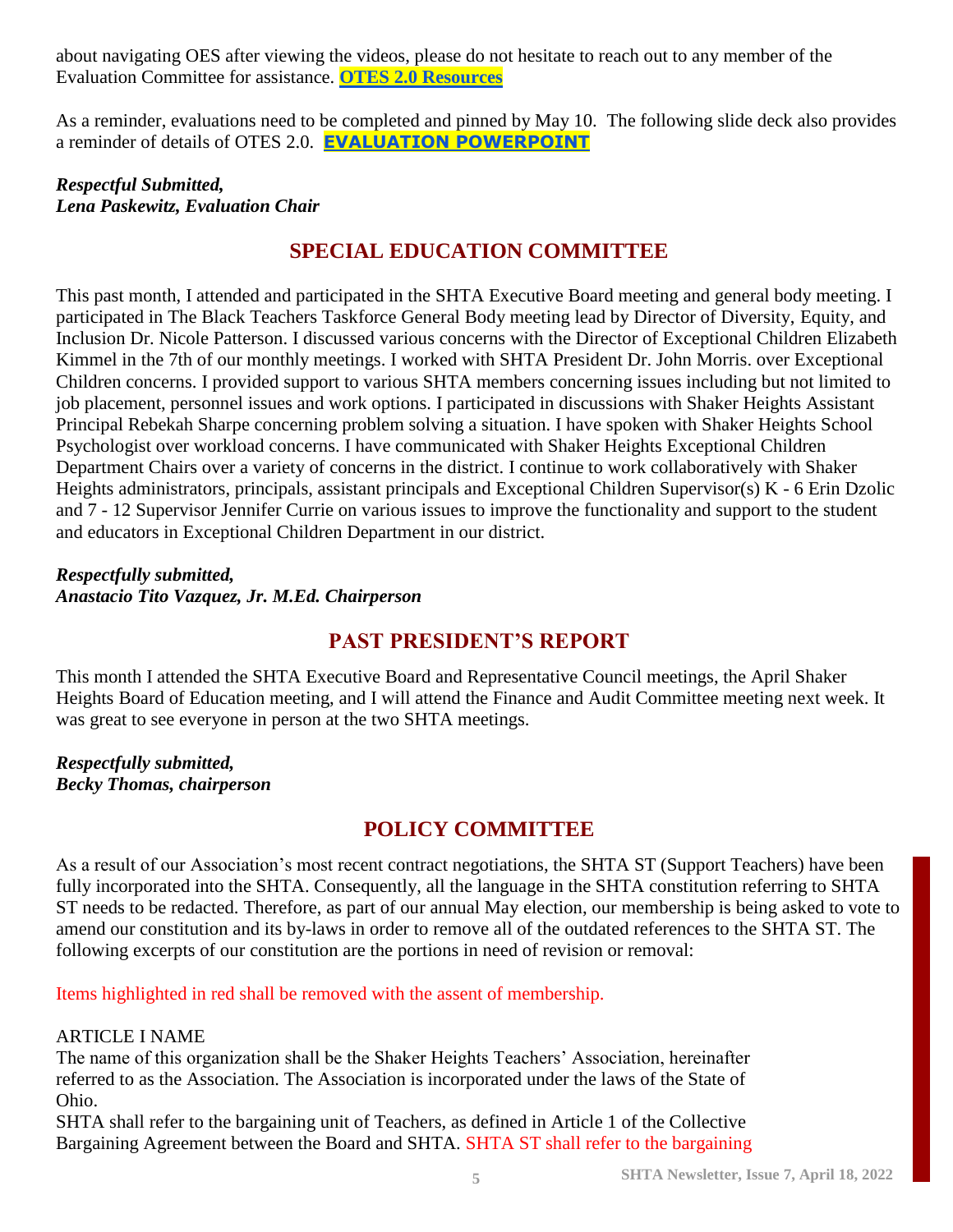#### unit of Support Teachers in SERB Case No. 2014-REP-12-0149. The SHTA and SHTA ST bargaining units shall negotiate separate Collective Bargaining Agreements.

#### ARTICLE V MEMBERSHIP

A. Any certificated employee of the Shaker Heights City School District who is employed as a Teacher or a Support Teacher becomes a member upon payment of annual dues.

#### ARTICLE VIII REPRESENTATIVE COUNCIL

A. The Representative Council shall consist of the Executive Board, Building Representatives, and Support Teacher Representatives.

B. Any member who has been a member for the three years immediately preceding the election or appointment shall be eligible to be a member of the Representative Council. This requirement will not apply to Support Teachers until three years from the date their bargaining unit was certified by SERB.

D. There shall be two Support Teacher Representatives elected from all Support Teacher members.

#### ARTICLE IX ELECTIONS AND TERMS OF OFFICE

C. Nominations for Support Teacher Representatives shall be open to any Support Teacher member and shall be submitted to the Elections Chair prior to a ballot taken

F. The term of office for officers of the Association shall be two years and of Building Representatives and Support Teacher Representatives shall be one year from July 1st until June 30th of the following calendar year.

#### BY-LAW II ELECTIONS

C. Election of Building and Support Teacher Representatives

#### Support Teacher Representatives

1. Before the end of the current school year and not earlier than the 2nd of May, Support Teachers shall elect their two representatives to serve during the next school year. The current Building Representatives shall notify the Support Teachers within their buildings of the date and location of the election no later than one (1) week prior to the vote. All ballots will be collected and sent to the Elections Chair for tabulation. The results of the building election shall be published by the Elections Chair, who will notify the Support Teachers of the outcome of the election. The Elections Chair shall report the results of the election to the Secretary before the close of the school year.

2. Should a Support Teacher Representative resign, the alternate shall assume the duties of the former. If the alternate has previously resigned or later resigns, the Support Teachers shall then elect a new Support Teacher Representative. Ballots shall be collected and sent to the Elections Chair for tabulation. The Elections Chair shall notify the Secretary and building members of the results of the election within three days after the date of said election.

3. When a Support Teacher Representative or alternate becomes a Chair of a standing committee,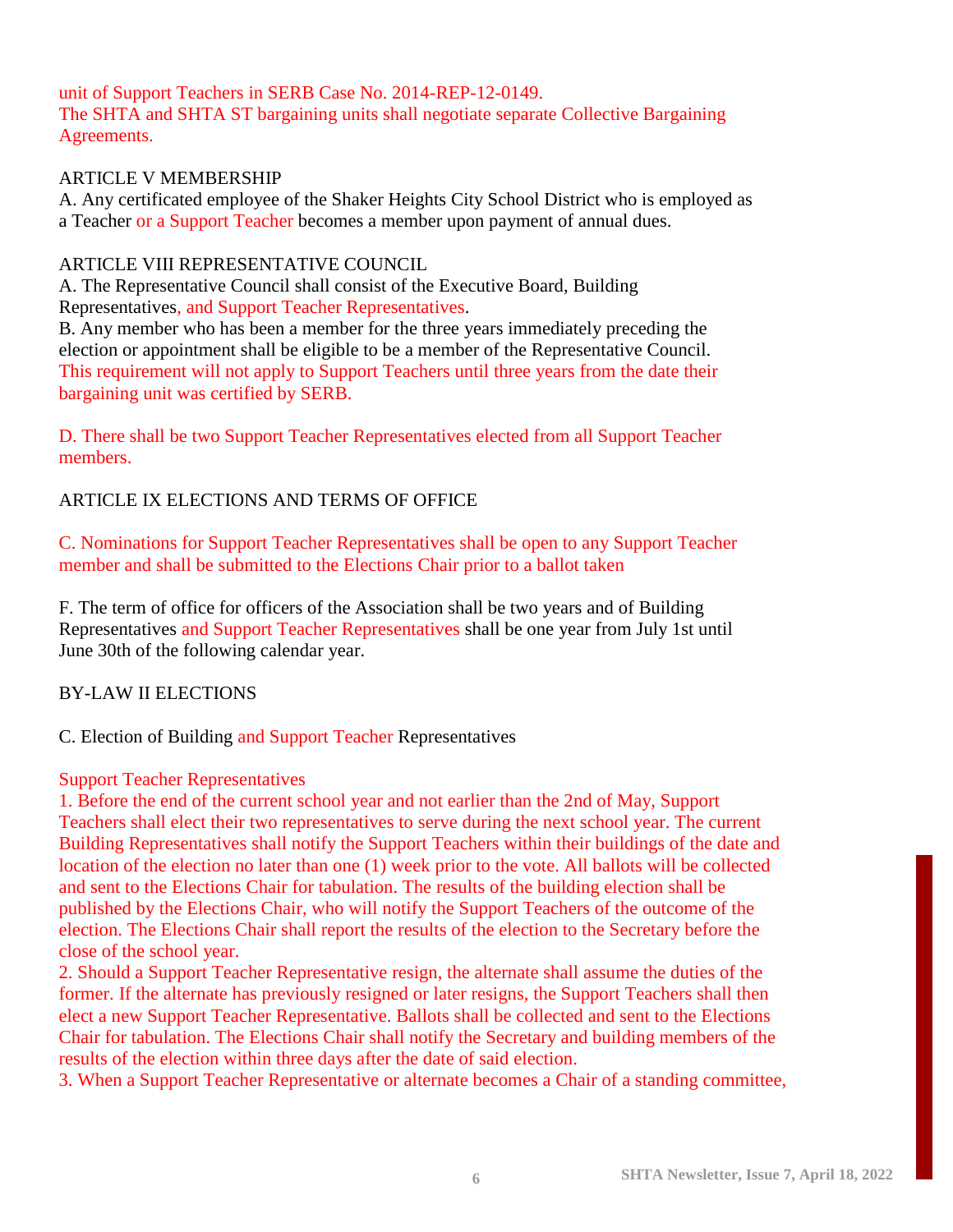he or she shall resign his/her position as Support Teacher Representative.

#### By-Law IV ADMINISTRATION

#### C. Building and Support Teacher Representatives

#### The Support Teacher Representatives:

- 1. Shall represent Support Teachers in the deliberations of the Representative Council.
- 2. Shall call and preside at all meetings of SHTA ST members of the Association.
- 3. Shall perform other duties as assigned by Representative Council.

#### D. Property of the Association

The officers of the Association, the Chairs of the standing committees, and the Building and Support Teacher Representatives shall deliver to the Secretary all papers and other property of the Association in their possession at the close of their respective terms of office, at which time they shall be deposited in the Association's local office. A copy of all major committee work will be filed with the Secretary.

#### BY-LAW V STANDING COMMITTEES

#### B. Committees

1. Standing committees are designated as: Legislative, Social, Membership/Elections, Publications, Legal Aid, Public Relations, Salary-Tenure, Teacher Education, Professional Rights and Responsibilities, Policy, Investments, Evaluation, Support Teachers, Special Education, and Diversity, Equity & Inclusion

#### I. Salary-Tenure Committee

#### 3. SHTA ST Negotiating Team

#### a. Composition

The Chair of the Support Teachers Committee shall assume the duties and responsibilities of chief negotiator during all SHTA ST negotiations with the school board. The chief negotiator will be responsible for the appointment of at least two additional members of the SHTA ST Negotiating Team. If the chief negotiator is from the secondary level, then one of the two additional members must be from the elementary level. If more than two additional members are appointed, then every effort should be made to include a representative sampling from the various buildings in the school system. In no case may the total membership of the SHTA ST Negotiating Team exceed the limitations found in the Agreement.

#### b. Procedure and Limitations

1. The SHTA ST Negotiating Team shall have the responsibility of conducting surveys and making itself available for building meetings prior to the start of formal negotiations, for the purpose of ascertaining the concerns of the SHTA ST membership. The SHTA ST Negotiating Team shall then have the responsibility of reducing these concerns to writing and placing them on the formal agenda for negotiations. The Team shall have the power to accept tentative agreements in negotiations with the school board. All such decisions will be a majority vote of the Team with each individual member reserving the right to express his or her position at any general meeting of the SHTA ST membership held prior to a ratification vote. During negotiations, the Chair or his/her designee shall make general progress reports to the Executive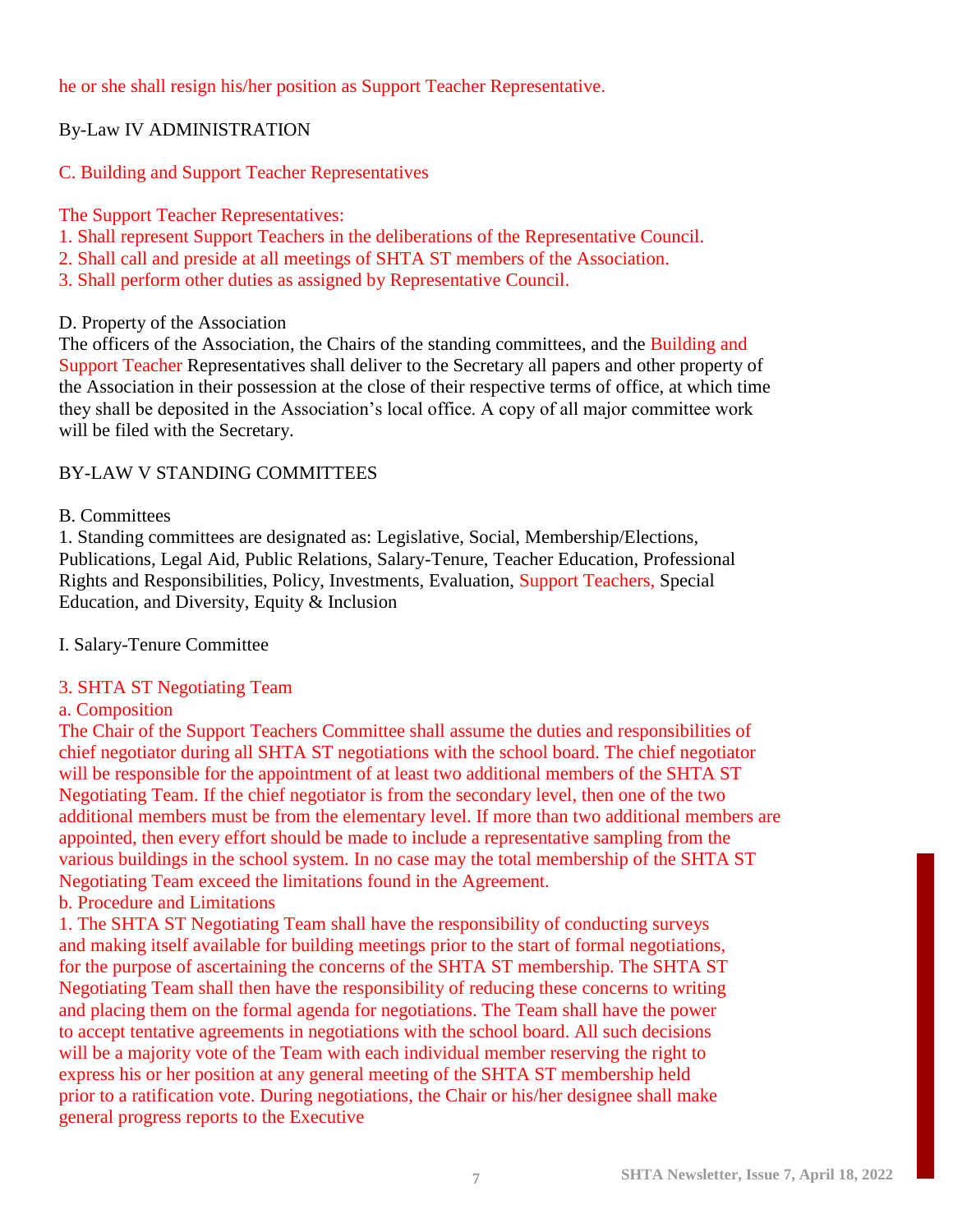Board and the Representative Council at their monthly meetings. If impasse is reached, then the Chair shall provide the total SHTA ST membership with copies of tentative proposals which have been accepted as well as proposals still under discussion. 2. When an impasse panel report is received, the Chair shall report this to the President, who shall then call a meeting of the total SHTA ST membership. The SHTA ST Negotiating Team shall attend this meeting. The SHTA ST Negotiating Team shall present a history of the negotiations, answer questions, and outline the various courses of

action that are open to the membership.

3. The SHTA ST Negotiating Team possesses neither the power to accept a final contractual offer nor the power to initiate a work stoppage unless specifically authorized by a majority vote of the membership.

4. The Chief Negotiator, at his/her discretion, shall have the option of presenting to the Executive Board a request for external legal involvement in negotiation efforts.

#### O. Support Teachers Committee

There shall be a Support Teachers Committee whose responsibility shall be to report Support Teachers concerns to the Executive Board. The Support Teachers Committee will review and present issues to the Association initiated and approved through the Executive Board.

#### BY-LAW VIII NEGOTIATION

A. Any proposed contract or change in the existing contract presented by the SHTA Negotiating Team or the SHTA ST Negotiating Team for a vote of the respective membership must be filed in writing with the Secretary and then submitted to all members of the SHTA or SHTA ST (as applicable) within fifteen school days after the filing.

#### D. Summer Negotiations

If negotiations are conducted while school is in summer recess, and if immediate action is needed to insure negotiated benefits for the membership, then the applicable Negotiating Team shall attempt to secure ratification by mail. A copy of the Agreement shall be sent to each SHTA or to each SHTA ST member (as applicable) along with a ballot. The Ballot must reach the respective Negotiating Team within seventeen (17) days after the original mailing date.

*Respectfully submitted, Tim Kalan, Chairperson*

## **MEMBERSHIP/ELECTIONS COMMITTEE**.

Greetings everyone! On Monday, May 23rd we will be holding our building representative elections and voting on the 2022/2023 SHTA Proposed Budget. Also, as a result of our recent contract, it will be necessary to amend our Association's constitution. Please review the proposed changes that will need your approval in the policy report in today's newsletter.

If you are interested in being placed on the ballot for SHTA Representative and have been a member of SHTA for three years, you are eligible to run! *If you are currently serving as a representative, your name will be automatically placed on the ballot unless I hear from you by May 1, 2022*. If you are interested in representing your building, please inform me by email and copy SHTA Secretary Lisa Hardiman. Each school will have at least one representative for every 20 members.

#### **The 2021-2022 Elected Representative Council Members are:**

Boulevard- Cathy Grieshop, Angela Anderson, alternate Onaway- Paula Klausner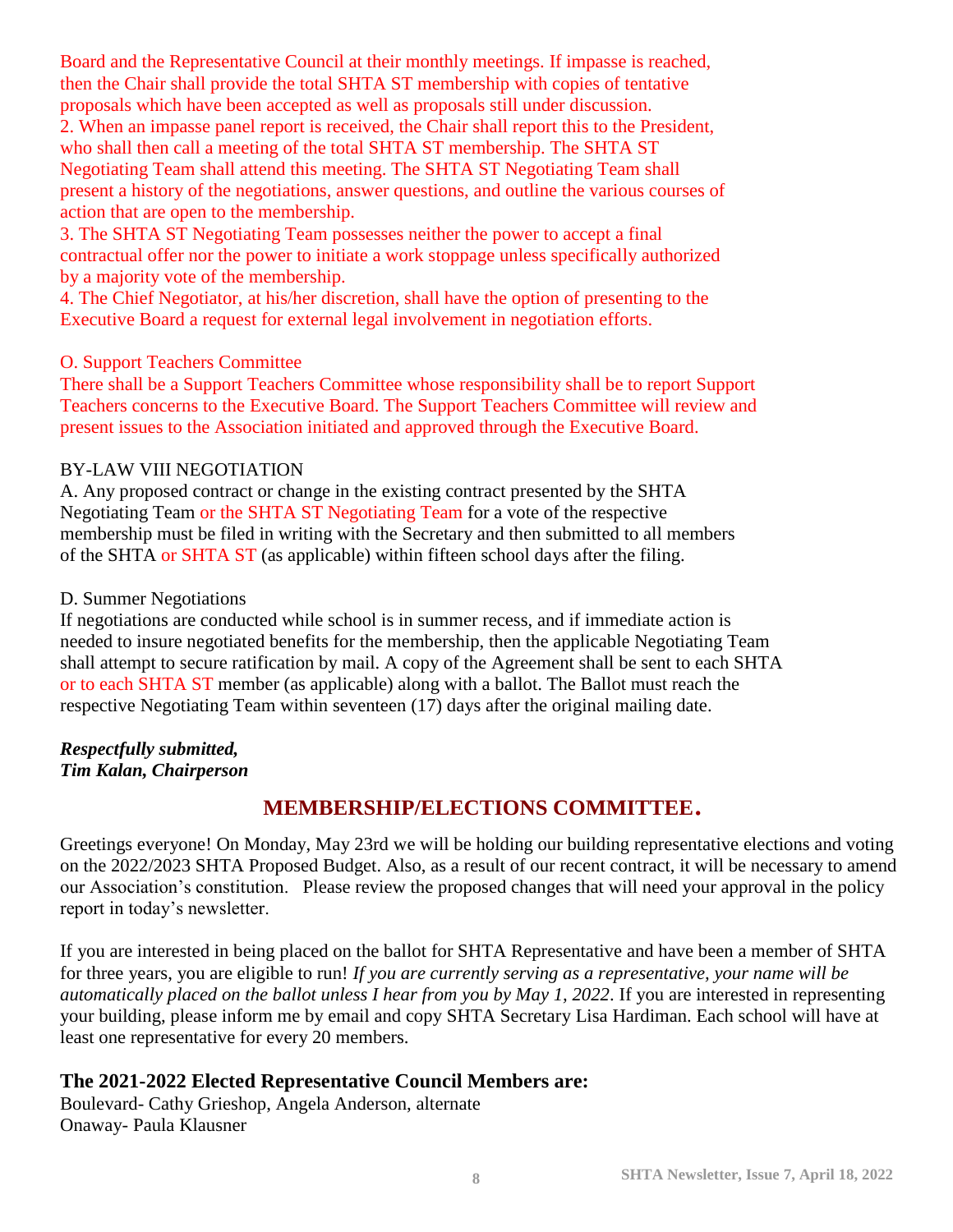Fernway- Victoria Rosen Lomond- Jill DiPiero, Steve Smith, Veronica Malone Mercer- Nicole Cicconetti Woodbury-Stacey DeYoung, Aquita Shepherd, Lee Appel Middle School- Jackie Abrams, Erika Pfeiffer, Matt Klodor, High School – James Schmidt, Brian Berger, Jessica O'Brien, Tod Torrence, Aimee Grey, Enid Vazquez, Kim Roberts, Joel Rathbone IC- Linda Roth

*Respectfully submitted, Chante Thomas, chairperson*

## **DIVERSITY, EQUITY & INCLUSION COMMITTEE**

Over the past month, I have participated in Equity, Advocacy, Advisory Team (EAAT) meeting. In addition, I attended a community forum on rejoining the Greater Cleveland Conference (GCC) athletics and I read a book that I believe will make an immediate impact in our classroom; *For White Folks Who Teach in the Hood …..and the rest of Y'all Too.*

The EAAT meeting addressed Dr. Burnley's "Listen, Learning, and Visioning" session, and thoughts regarding our efforts to advance Diversity, Equity and Inclusion (DEI). Dr. Burnley shared a bit about his professional experience and how he defines DEI and how these definitions influence his work in this space.

Additionally, I attended a meeting regarding the Greater Cleveland Conference (GCC). It was interesting and somewhat concerning, because it appeared that the decision was made to rejoin the GCC prior to the meeting. The GCC includes Brunswick, Euclid, Mentor, Medina, Solon and Strongsville and adding Shaker Heights and Cleveland Heights schools. It was perplexing to many that were present. A very powerful question was what precipitated such a quick return to the league. The GCC did not reach out to Shaker Heights or Cleveland Heights but posted that they were expanding the league. Parents asked very substantive questions but questions asked by the parents of color were not well received. The parents of color reminded those present of the horrific behaviors from many of the schools that are a part of the GCC and were concerned with how parents and students from these schools would be monitored. The item will be voted on by the School Board at the meeting on the 12th.

The book I am sharing this month is, *For White Folks Who Teach in the Hood...and the rest of Y'all to*o by Christopher Emdin, Reality Pedagogy and Urban Education. I recommend it to everyone, especially our White teachers. It gives you a road map to understanding the of neo-indigenous populations, which is defined as the similarities in experience between indigenous and other groups by acknowledging "powerful connections among populations that have dealt with being silenced, and signals the need to examine the ways that institutions replicate colonial processes'' (Emdin 2016 p. 9). One of the main points that was driven home for me was getting outside your comfort zone. He shared some of the most prevailing ways to understand the neo-indigenous population. He suggests first going to a Black church (he called it Pentecostal Pedagogy call and response). Secondly, being visible in the community. Third, having an understanding of a cogenerate dialogue, which is a discourse in which teachers and students engage in a collaborative effort to help identify and implement positive changes in a classroom's teaching and learning practices (Martin, 2006, p. 694). This book is a quick read and will enlighten everyone that reads it.

*Respectfully submitted, Angela Goodrum*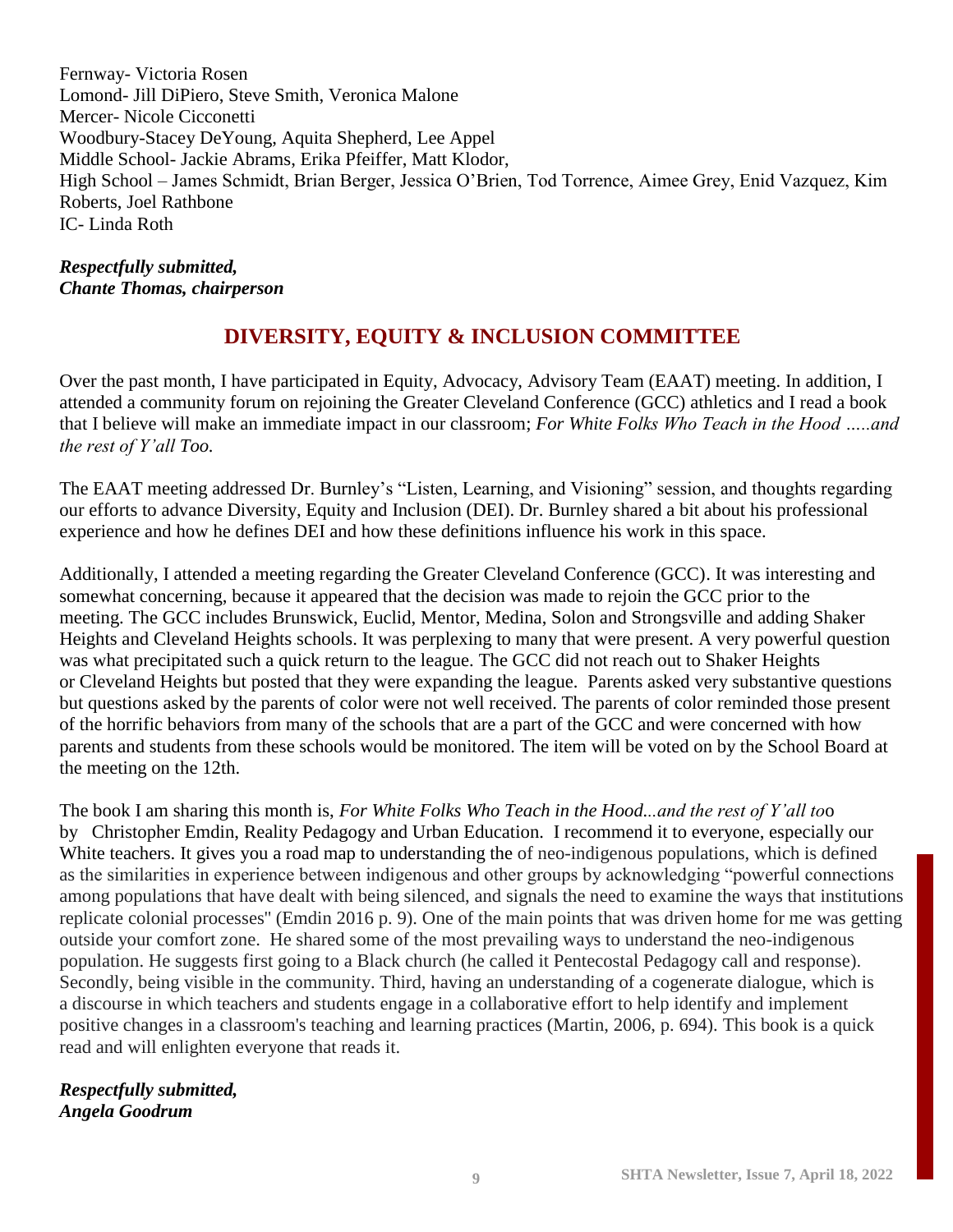## **SOCIAL COMMITTEE**

We are so excited to celebrate with everyone next month at our Annual District Recognition Reception on Wednesday, May 25th in the High School Upper Cafeteria! The event will begin at 3:45pm and you can expect a delicious meal!

President John Morris will present a SHTA member with the President's Award for their service and dedication to the Association. Individuals who are retiring, have worked in the district for 15 and 25 years will also be recognized on this day. All employees are invited and encouraged to attend!

#### *Respectfully submitted, Selena Boyer*

## **SHTA PAC COMMITTEE**

The Ohio legislature is at it again. [House Bill 161](https://ohea.org/actions/oppose-house-bill-616/) has been introduced to the Ohio House and is similar to the Divisive Concepts bill but is filled with even more hate and prejudice. It is imperative that we fight against this bill! The Ohio Education Association (OEA) has [publicly condemned House Bill 616](https://www.ohea.org/press-releases/2022/oea-denounces-hb616/) stating that it "is an attempt to double-down on the worst parts of Ohio House Bill 327, the anti-freedom 'divisive concepts bill,' by adding the worst parts of Florida's 'Don't Say Gay' bill into the new proposed language. OEA believes HB 616 is reprehensible on every level." If you haven't done so already please fill out this quick [form attached to this](https://www.ohea.org/actions/oppose-house-bill-616/)  [link.](https://www.ohea.org/actions/oppose-house-bill-616/) When the bill gets assigned to a committee we will need people to testify against this. THESE BILLS ARE GETTING ENOUGH SUPPORT TO BE PASSED INTO LAW. We need to realize this and take action, not sitting back thinking, "This is so ridiculous, it would never pass." We will keep an eye on this bill and let you know when we need to write or speak in Columbus. If you have any other ideas of action we could take, please let us know.

We will also continue to post information about this and other legislative happenings on the SHTA Political [Action Committee Facebook Page.](https://www.facebook.com/groups/218943172136501)

*Respectfully Submitted, Cathy Grieshop and Jessica O'Brien, Political Action Committee Co-chairs*

## **NEW TEACHER COMMITTEE**

This is a busy time of year with evaluations, tenure requests, and licensure renewals. If your license is expiring this June and you have a four-year Resident Educator License, you will either need to apply for an extension or apply for the 5-year Professional Educator license. Please check with a RESA mentor, Lauren Rollins or Ciera Whitsett, if you have any questions about which is appropriate for where you are in the process.

*Respectfully Submitted, Wendy Lewis*

## **PUBLIC RELATIONS COMMITTEE**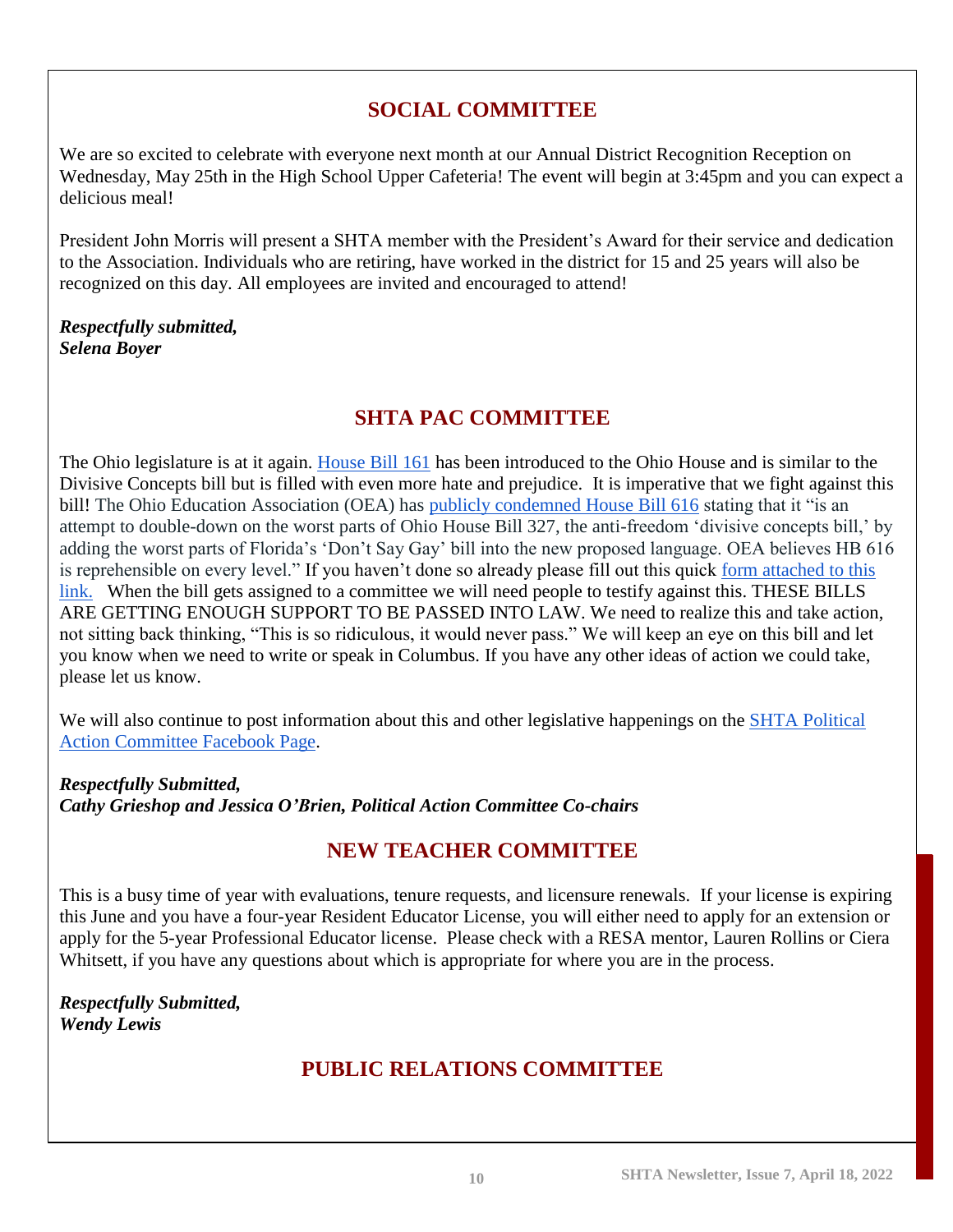The Public Relations Committee has completed the distribution of SHTA shirts. As part of your T-shirt sale, a contribution was made to the Shaker Heights Teachers Association Political Action Committee. I would like to present Treasurer Bill Scanlon with a check for \$342 to be added to the political action committee budget. Thank you for your support and solidarity!

#### *Respectfully Submitted, Bob Bognar*

## **SICK DAY TRANSFER COMMITTEE**

Thanks to all of the members who volunteered to donate sick days to our members in need. All of our members who needed sick days at the last pay period were covered by your generous donations.

*Respectfully Submitted, James Schmidt, Chairperson*

## **LEGAL AID COMMITTEE**

I collaborated with SHTA President Dr. John Morris, SHTA Building Representatives Erika Pfeiffer and John Koppitch and SHTA Professional Rights and Responsibilities Chair Mike Sears about building issues.

#### *Respectfully submitted, Jeremy Bishko*

## **LEGISLATIVE COMMITTEE**

The Plain Dealer is [reporting](https://www.cleveland.com/news/2022/04/ohio-chamber-of-commerce-concerned-about-dont-say-gay-and-racism-education-bill.html) on a [bill](https://search-prod.lis.state.oh.us/solarapi/v1/general_assembly_134/bills/hb616/IN/00/hb616_00_IN?format=pdf) in the Ohio House ("Don't Say Gay") that would restrict teaching some issues about sexuality.

The Ohio Capitol Journal has a [piece](https://ohiocapitaljournal.com/briefs/more-than-1500-books-have-been-banned-in-public-schools-and-a-u-s-house-panel-asks-why/) on the inquiry by the U.S. House of Representatives into why 1500 books have been banned by school districts.

If you'd like to feel supported as a teacher (in contrast with the above legislative issues) read the opinion [piece](https://www.dispatch.com/story/opinion/editorials/2022/04/10/what-impact-would-house-bill-616-have-ohio-educators-dont-day-gay-divisive-concepts-culture-war/9476556002/) in The Columbus Dispatch that speaks against the bills in the Ohio Legislature that would punish teachers for teaching about race and LGBTQ issues.

If you know of an education issue that is in transition in the legislative world, please let me know about it.

*Respectfully Submitted, David Klapholz*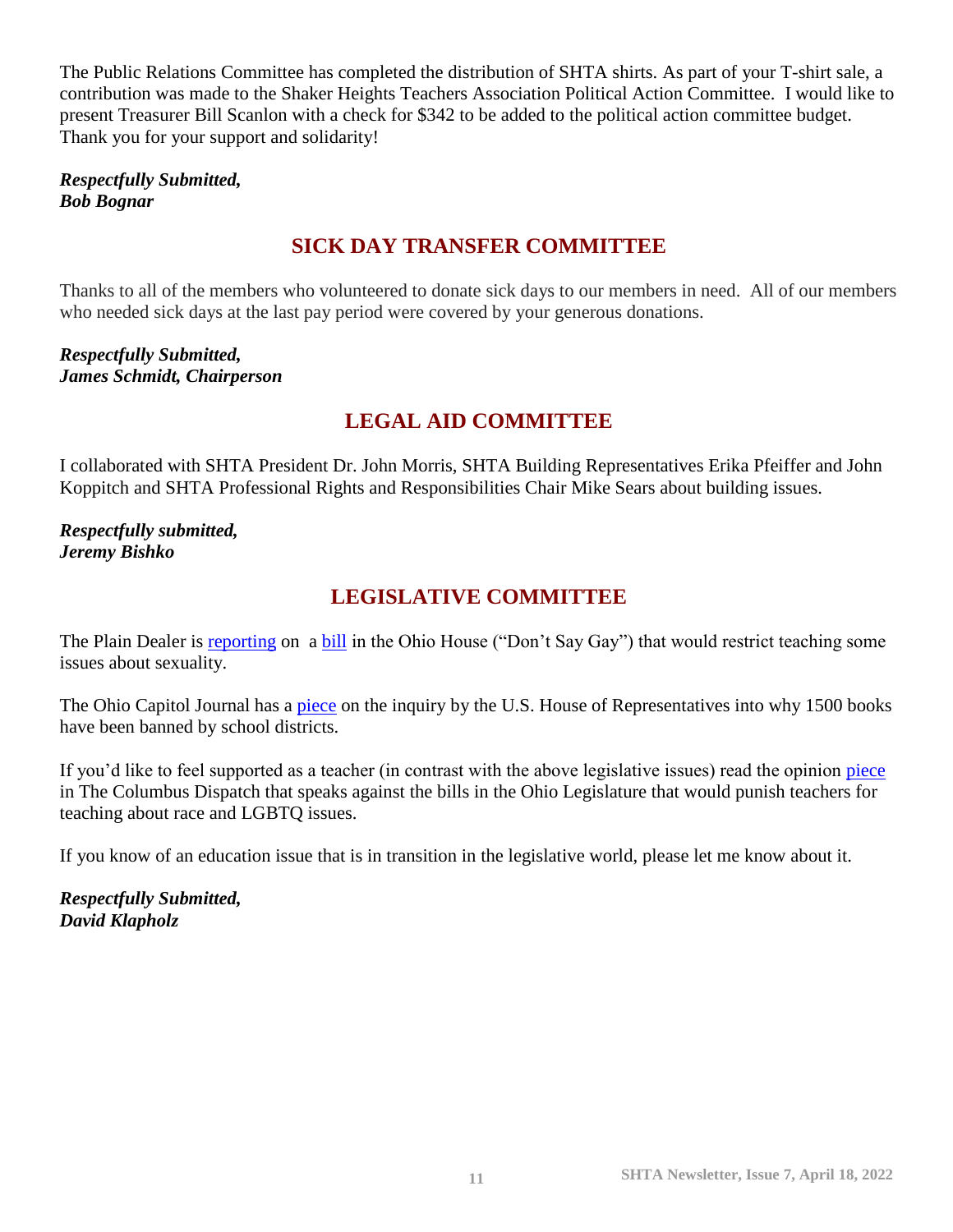## **MINUTES FOR THE REPRESENTATIVE COUNCIL MEETING**

*SHTA President, Dr. John Morris* started the April 11, 2022 Representative Council Meeting at 4:36 PM. The meeting took place at Lomond Elementary School.

*Lomond Principal, George Clark* welcomed the SHTA Representative Council to Lomond School. He stated that Lomond is great and gave a big thank you to Steve Smith, Veronica Malone, and Jill DiPiero (Lomond Reps). Mr. Clark is pleased with the results of targeted reading support. He stated that Mary Bourisseau is doing a phenomenal job with SEL support. He encouraged attendees to check out Lomond's design lab.

**A motion for approval of the MINUTES** from the March 14, 2022 Representative Council meeting was made by Andrew Glasier and seconded by Robert Bognar.

## **Officers' Reports**

#### *President, John Morris*

- Spoke weekly with Superintendent Dr. David Glasner
- Spoke regularly with Human Resource Director Barb Maceyak
- Updated SHTA Facebook Page and Cuyahoga County Educator Summit Page
- Spoke with SHTA Lawyer Susannah Muskovitz on member legal issues
- Worked with Professional Rights & Responsibilities Chair Mike Sears, Legal Aid Chair Jeremy Bishko and Middle School Representative Erika Pfeiffer on a Middle School Grievance issue.
- Met with Middle School Grievants
- Worked with SHTA Vice President Darlene Garrison and Woodbury Head Representative Stacey DeYoung on a Woodbury grievance issue
- Communicated with Special Education Chair Tito Vazquez on member concerns
- Consulted with Past President Rebecca Thomas about a retiree question
- Helped a member with a salary scale question with Treasurer Bryan Christman.
- Helped a member with an FMLA concern
- Communicated with Vice President Darlene Garrison and Elections Chair Chante Thomas on an Association issue
- Worked on funding issues with SHTA Treasurer Bill Scanlon

#### *Vice President, Darlene Garrison*

- Assisted Woodbury teachers with the wording for a grievance that was filed.
- Met with teachers twice during the month of March to discuss the grievance process and how to proceed with the grievance.
- Communicated with a SHTA member and administration to assist with resolving a school testing issue.
- Communicated with Woodbury's administration to clarify a member's concern.
- Extended Get Well wishes on behalf of SHTA to a member for a speedy recovery.
- Extended words of sympathy on the behalf of SHTA to a member for the loss of their mother.
- Collected receipts and sent reimbursements to members who were awarded SHTA Fellowship Grants.

#### *Secretary, Lisa Hardiman*

- Asked members to check the recorded attendance on the attendance sheet.
- Attended Teacher advisory meeting with Superintendent, David Glasner and other teachers from around the district.
- Advised a member about procedures and leave regarding jury duty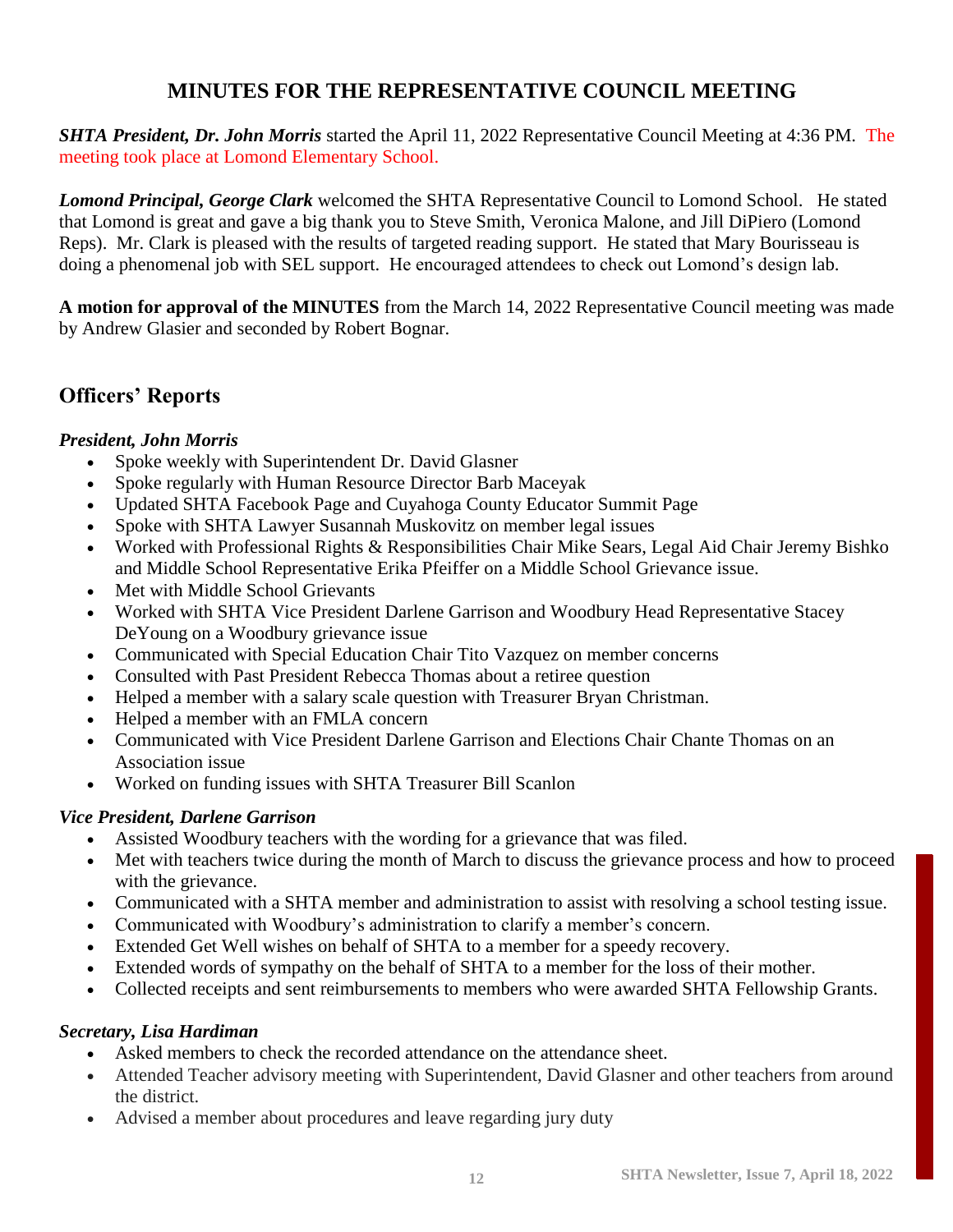- I have been speaking to a member about concerns and have communicated with the Professional Rights and Responsibilities Chair Mike Sears.
- Sent invites to SHTA meetings
- Took notes for meetings

#### *Treasurer, Bill Scanlon*

- Paying bills
- Talking to people about the Aisha Frasier fund
- Discussed money with John Morris
- Shared the proposed budget for next year that the Executive Board discussed last week. Hopefully people will take back to their members with more information and a more educated voice.

## **Building Representative Report**

#### *Boulevard— Cathy Grieshop*

- Continue to meet with Principal Neal Robinson regularly to discuss any issues which come up.
- We would like to thank the Boulevard PTO for our weekly Friday treats!
- All is well.

#### *Fernway-Tori Rosen*

• No report

#### *Lomond-Jill DiPiero*

• No report

#### *Mercer-Nicole Cicconetti*

- Thank you to Principal Roneisha Campbell for her continued support and consistent communication
- Communicate with Ms. Campbell regularly for check-ins
- Helped edit the newsletter for the 2nd time this year
- Had frequent communication with a member regarding a student behavior concern; I am working with Ms. Campbell and Professional Rights and Responsibilities Chair Mike Sears on this concern

#### *Onaway—Paula Klausner*

- Met weekly with Principal Eric Forman
- Worked with a member on securing additional sick day donations to cover her leave
- Have been discussing with classroom teachers the issue of possibly returning to previous years' schedule for recess after lunch so teachers can get back the 2 1/2 instructional hours/per week they have lost this year
- Attended a teacher advisory group meeting

#### *Woodbury— Stacey DeYoung*

- I filed a grievance for Woodbury members. The step I hearing for this grievance began today and will continue tomorrow. Article XXI is designed to ensure we have a safe environment for teaching and learning when we come to work each day.
- Met weekly with Principal Tiffany Joseph to discuss building issues.
- Met with members to discuss individual questions and concerns.
- Assisted a member with questions for Human Resources.
- Met with Woodbury representatives Lee Appel and Aquita Shepherd to discuss ongoing building concerns.
- Served as the SHTA representative for the building scheduling team.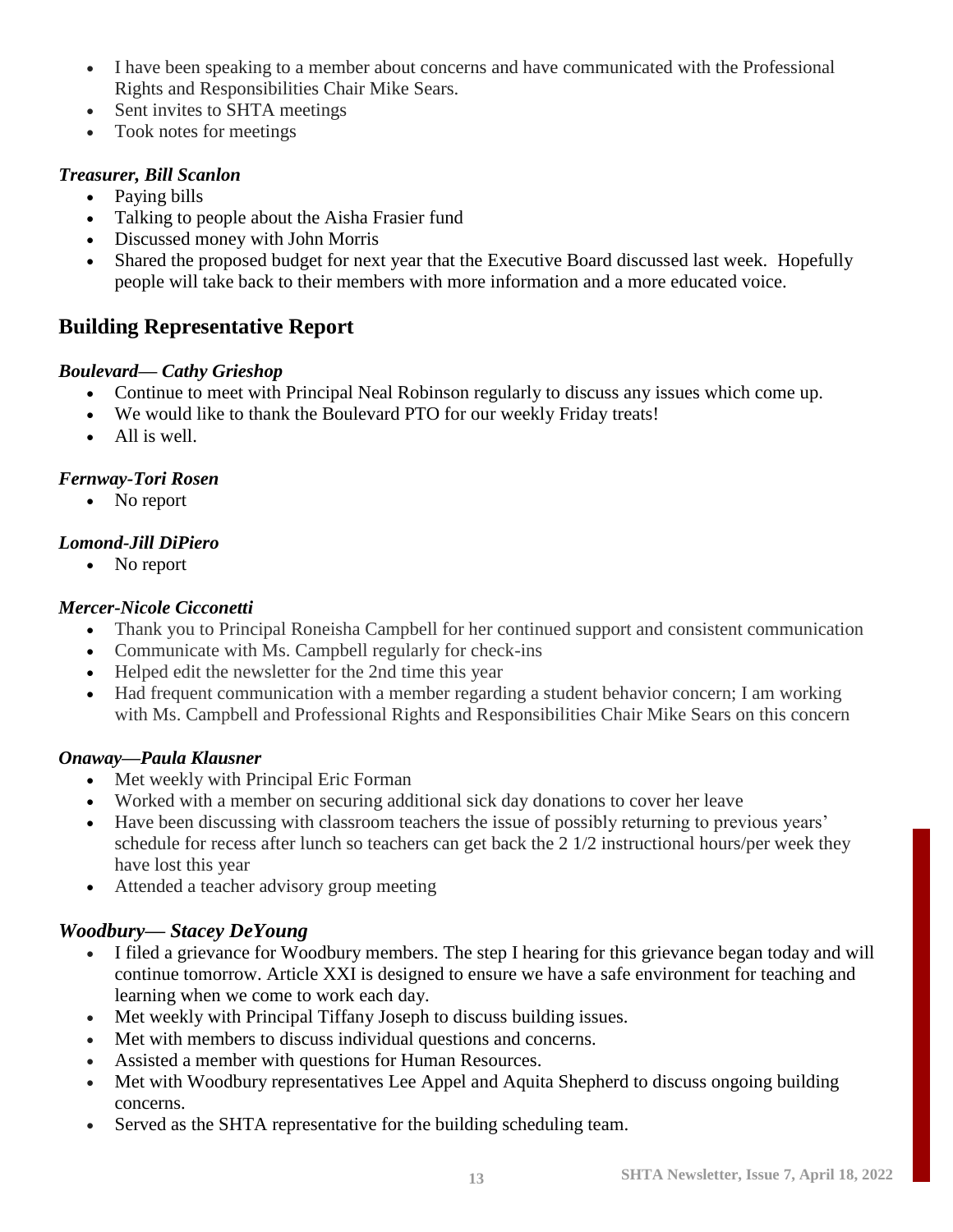#### *Middle School—Erika Pfeiffer*

- I met regularly with Principal Michelle Hughes.
- Met with members for various issues, and represented a member in a fact-finding meeting.
- In consultation with Legal Aid Chair Jeremy Bishko and Professional Rights & Responsibilities Chair Mike Sears, we moved forward with our grievance.
- Mike, Jeremy, and Erika facilitated the grievance disposition meeting with Principal Hughes, AP Thomas Flood, AP CarmenChung, grievants, and District personnel.
- Grievants voted not to accept the disposition as presented; therefore, we are moving to a Step II grievance.

#### *High School—James Schmidt*

- There is a meeting on Tuesday April 12 for teachers to be able to provide feedback about the schedules being proposed for next year. Once the final bell schedule is released, I look forward to ensuring that it meets the parameters of the contract.
- Some members have expressed concerns about the way an incident with an outside student entering our school was communicated to members. I will continue to work with Principal Eric Juli to resolve the concerns these members have.

#### *Innovative Center--Linda Roth*

• No report

## **Executive Board Reports**

#### *Publications—Andrew Glasier*

- Took pictures
- Updated Facebook and Twitter account
- Sent out Newsletter to members and later administrators and community.
- Editorial from Tim Kalan
- Executive Board please have a blurb ready Wednesday at midnight.
- Evaluation committee met in March to learn about HQSD: Chief Academic Officer Dr. Marla Robinson specifically said we should make it easy for teachers, use what we are using. People with Value Added, MAP tests, AP & IB should be mostly good (I also would like to thank Dr. Robinson for making me a warm hat for my recently shaved head!)
- Peer Evaluation Intent form email was sent.
- Another meeting Evaluation Committee coming April 19th to continue planning for HQSD

#### *Evaluation - Lena Paskewitz*

- Going to attend the April 19th Evaluation Committee meeting
- Reminded members to complete the peer-evaluation intent form if you want to peer evaluate next year.

#### *Teacher Education - Wendy Lewis*

• If a teacher has a license that expires in June, they will either have to apply for an extension or apply for a 5-year provisional license

#### *Membership and Elections-Chante Thomas*

• On May  $23^{rd}$ , the election will take place for building representatives and budget for next year.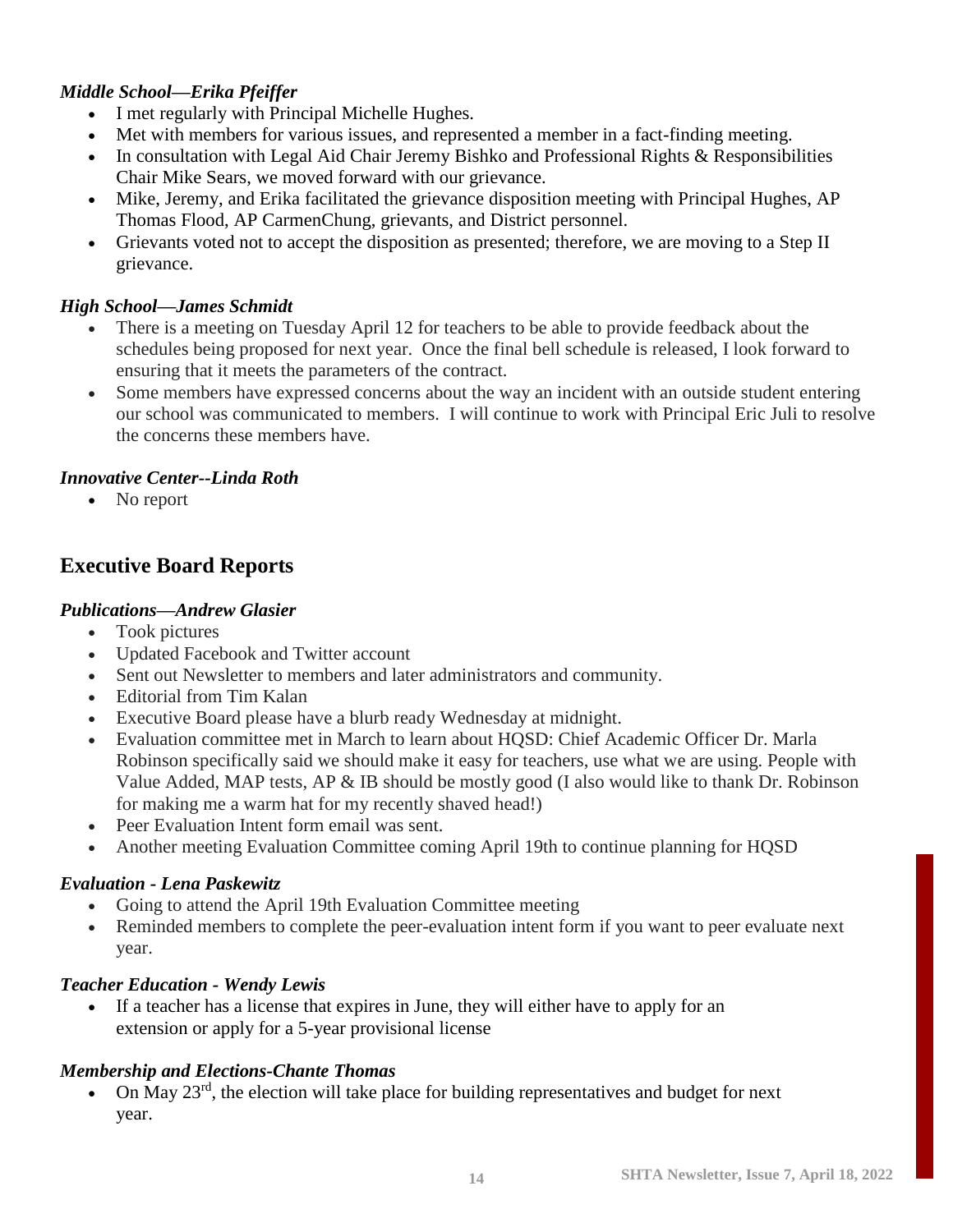- Election will take place on a Google Form.
- Constitution will need to be amended because of the dissolution of the SHTA ST.
- Please encourage members to read SHTA monthly newsletters.

#### *Policy-Tim Kalan*

- Working on what need to be taken out of the constitution-there are no more support teachers because we are now one body.
- Attended Forward Together community meetings.
- Attended evaluation committee meetings.
- Will be writing editorial on equity this month.

#### *Public Relations-Bob Bognar*

- All SHTA T-shirts and sweatshirts have been distributed.
- \$342 was donated to PAC from the shirt fundraiser.

#### *Diversity, Equity and Inclusion-Angela Goodrum*

- Have participated in Equity, Advocacy, Advisory Team (EAAT) meeting
- Attended a community forum on rejoining the Greater Cleveland Conference (GCC)
- Read a book that I believe will make an immediate impact in our classroom. *For White Folks Who Teach in the Hood...and the rest of Y'all Too*.

•

#### *Special Education-Tito Vazquez*

- This past month, I attended and participated in the SHTA Executive Board meeting and general body meeting.
- I participated in The Black Teachers Task Force General Body meeting led by Director of Equity, Diversity & Inclusion Dr. Nicole Patterson.
- I discussed various concerns with the Director of Exceptional Children Elizabeth Kimmel in the 7th of our monthly meetings.
- I worked with SHTA President Dr. John Morris, Ph.D. over Exceptional Children concerns.
- I provided support to various SHTA members concerning issues including but not limited to job placement, personnel issues and work options.
- I participated in discussions with Shaker Heights Assistant Principal Rebekah Sharpe concerning problem solving a situation.
- I have spoken with Shaker Heights School Psychologists over workload concerns.
- I have communicated with Shaker Heights Exceptional Children Department Chairs over a variety of concerns in the district.
- I continue to work collaboratively with Shaker Heights administrators, principals, assistant principals and Exceptional Children Supervisors K-6 Erin Dzolic and 7-12 Supervisor Jennifer Currie on various issues to improve the functionality and support to the students and educators in the Exceptional Children Department in our district.

#### *Legal Aid-Jeremy Bishko*

• Collaborated with SHTA President Dr. John Morris, SHTA Middle School Building Representatives Erika Pfeiffer and John Koppitch and SHTA Professional Rights and Responsibilities Chair Mike Sears about building issues.

#### *Legislative-Dave Klapholz*

If you'd like to feel supported, read the opinion [piece](https://www.dispatch.com/story/opinion/editorials/2022/04/10/what-impact-would-house-bill-616-have-ohio-educators-dont-day-gay-divisive-concepts-culture-war/9476556002/) in The Columbus Dispatch that speaks against the bills in the Ohio Legislature that would punish teachers for teaching about race and LGBTQ issues.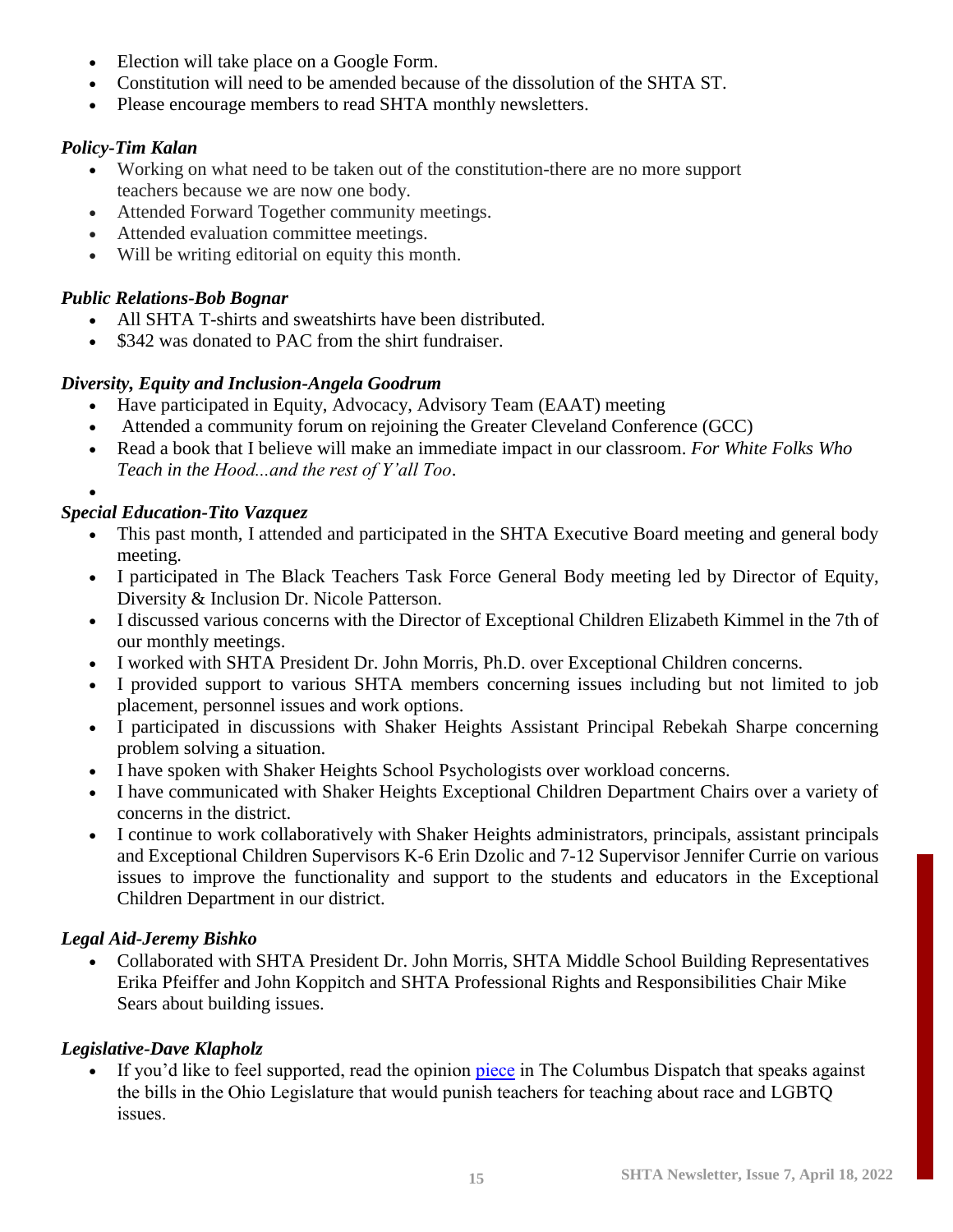- The Plain Dealer is [reporting](https://www.cleveland.com/news/2022/04/ohio-chamber-of-commerce-concerned-about-dont-say-gay-and-racism-education-bill.html) on a [bill](https://search-prod.lis.state.oh.us/solarapi/v1/general_assembly_134/bills/hb616/IN/00/hb616_00_IN?format=pdf) in the Ohio House ("Don't Say Gay") that would restrict teaching some issues about sexuality.
- The Ohio Capitol Journal has a [piece](https://ohiocapitaljournal.com/briefs/more-than-1500-books-have-been-banned-in-public-schools-and-a-u-s-house-panel-asks-why/) on the inquiry by the U.S. House of Representatives into why 1500 books have been banned by school districts.
- If you know of an education issue that is in transition in the legislative world, please let me know about it.

#### *Past President-Becky Thomas*

- Going to school board meeting tomorrow virtually
- Can make comments online or in person
- Will attend the finance and audit meeting virtually

#### *Social-Selena Boyer*

- Passed out flyers for district recognition reception which will take place Wednesday, May 25th in the high school upper cafeteria.
- Reception will be catered
- Please encourage members to come to reception

#### *Professional Rights and Responsibilities-Mike Sears*

- Answered questions about maternity leave
- Assisted members with supplemental contract concerns
- Preparing for a Supplemental Committee meeting on Wednesday April 13<sup>th</sup>.
- Worked with Legal Aid Chair Jeremy Bishko, SHTA President Dr. John Morris, and Middle School Head Representative Erika Pfieffer on a Middle School grievance. Grievance hearing was March 23. Moved to a step II grievance on April 7.
	- Working on scheduling a step II hearing with Human Resources Director Barb Maceyak.
- Spoke to Lisa Hardiman about helping a teacher at a K-4 building with a student discipline matter
- Attended the Executive Board meeting last week

#### *Occupational Health and Safety-James Schmidt*

• No report.

#### *Sick Day Transfer-James Schmidt*

• Thanks to all of the members who volunteered to donate sick days to our members in need. All of our members who needed sick days at the last pay period were covered by your generous donations.

#### *PAC (at-large)-Cathy Grieshop*

- Updated PAC Facebook page
- Reading about HB 327
- Asked if anyone wants to go to Columbus to testify

#### **Old Business** - none **New Business-**none **Good of the Order-**none

.

Motion to adjourn the meeting was made by Aimee Grey. It was seconded by Jeremy Bishko.

*Respectfully submitted, Lisa Hardiman*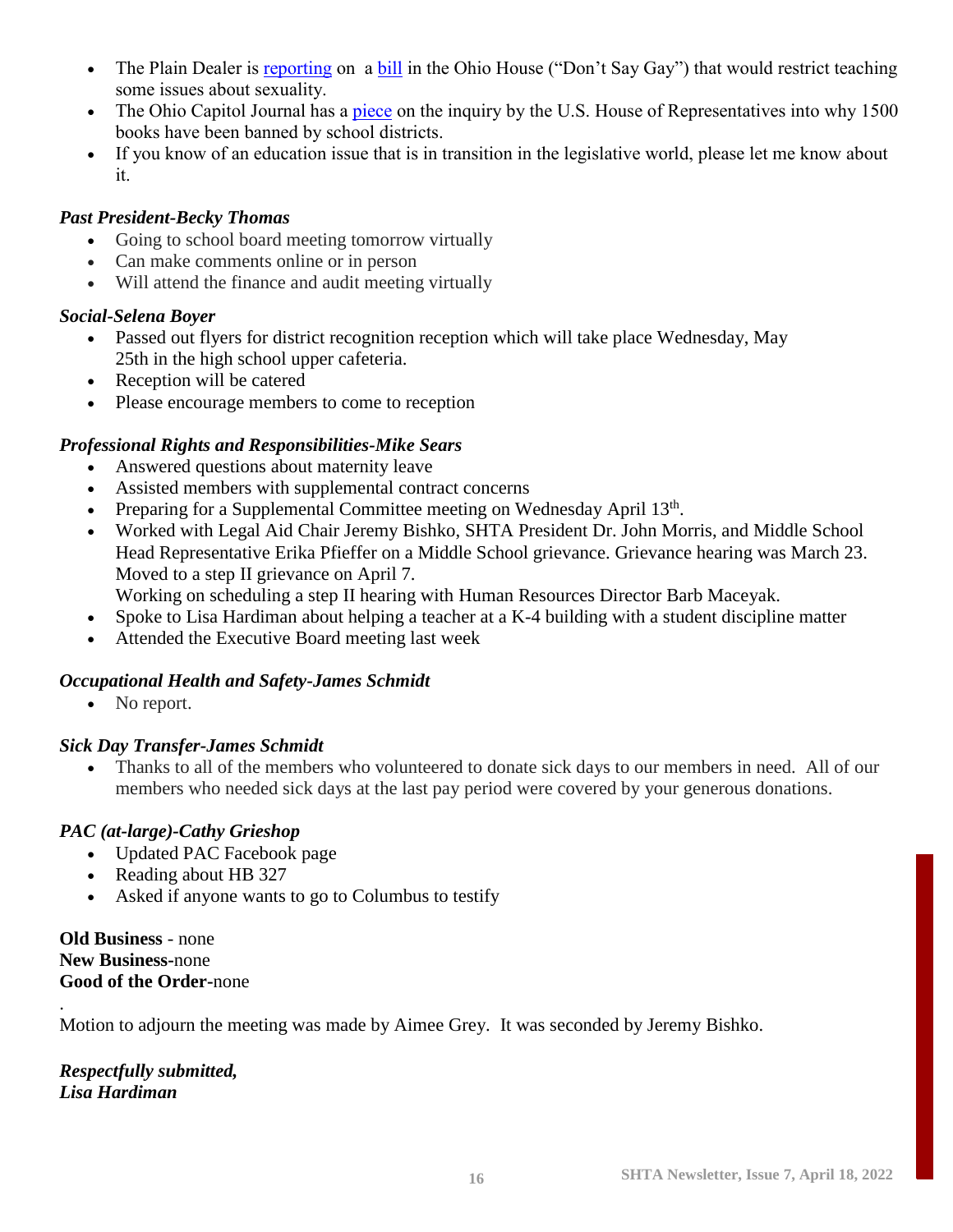## *A More Persuasive Equity*

*This newsletter is a publication of the Shaker Heights Teachers' Association, an independent organization of professional educators in the Shaker Heights City School District. Signed editorials represent the opinion of the author(s) and may or may not reflect the thinking of other officers or members of the Shaker Heights Teachers' Association. Members and friends of the Association are invited and encouraged to express their opinions or share information via this newsletter.*

Our Forward Together deliberations offer us a chance to publicly consider the district's direction when it comes to Diversity, Equity and Inclusion. This is particularly important at present because the Forward Together leadership team is using equity to support the proposed concepts for district realignment. I would like to point out some inconsistencies in this current Diversity, Equity, and Inclusion rationale in regards to Concept A which consolidates our district into three buildings. Our superintendent has pointed out that 40% of our elementary school students are bussed, and of those 70% are Black. By closing all of our neighborhood focused schools, the superintendent argues, we are creating a more equitable school system by ensuring there are no more neighborhood schools and therefore *all* elementary students are bussed. I find this line of thinking problematic. This argument infers that bussing and subsequent access to facilities are an institutional hurdle for marginalized students. The conclusion the district has made in this circumstance is that in order to achieve equity, they will make sure to provide this institutional hurdle to *all* our students. Thus, we are left with a concept that reduces access for everyone. I consider this a form of reductive equity, where we find a lowest common denominator that allows us to claim the mantle of equity passively, while ignoring the negative consequences. For those of us who have been paying attention to the districts attempts to remedy historic institutional inequities, this is hardly the equity that former board president Bill Clawson elucidated. Mr. Clawson's metaphor envisioned kids trying to peer over a fence, with the equity effort affording the kids as many milk crates as needed to stand on in order to see over the obstacle. In the district's revised version, we just take away all the milk crates, and while all the kids can no longer see past the obstacle, at least they are all disadvantaged equally. This can't be our foundational equity policy.

Unfortunately, there are many more instances where this philosophy is being used to justify structural changes with dubious effect in our schools. Prior consolidations of the 80's are being bemoaned for the inequitable decisions that closed most of the schools in predominantly black neighborhoods. Concept A further infers, because some of our predominantly black neighborhoods don't have a proximate school, that it is more equitable that no neighborhood should have one. I would counter that true equity would be to return an elementary to the Ludlow neighborhood without reducing the overall number of elementary schools. I cynically suspect that solutions such as this aren't preferred because it doesn't address the district's true goals of downsizing and conservative cost control. I believe the reductive nature of these gestures toward equity have more to do with expedience and rhetoric than they do remedying institutional obstacles. As a longtime community activist, it is hard to hear our historical advocacy twisted in a way that would imply that perhaps just eliminating our neighborhood schools would provide the necessary remedy! This of course ignores the purpose of our past campaigns to acquire more resources, not less. What should we mean by  $21<sup>st</sup>$  century education? How about smaller class sizes? More manageable class loads? More mental health and social services for students, staff, *and* families?

It can be difficult to parse the district's proposed concepts in their nascent, murky state. Absent the important details and ramifications that these concepts tacitly imply, how do we know if they are a step forward or a step back? Looking at the current state of some of the district's initiatives, it does not inspire confidence that such a radical realignment would end up benefiting classrooms. The ongoing effort of administration and staff to examine our district's institutional barriers has resulted in some potentially valuable reflection and change. However, the reductive nature of some of these efforts threaten the viability of our whole progressive program. When any obstacle to student success or learning is identified as an 'institutional barrier' to be removed, unintended consequences can undermine our purpose. The laissez faire policy of our High School is a case in